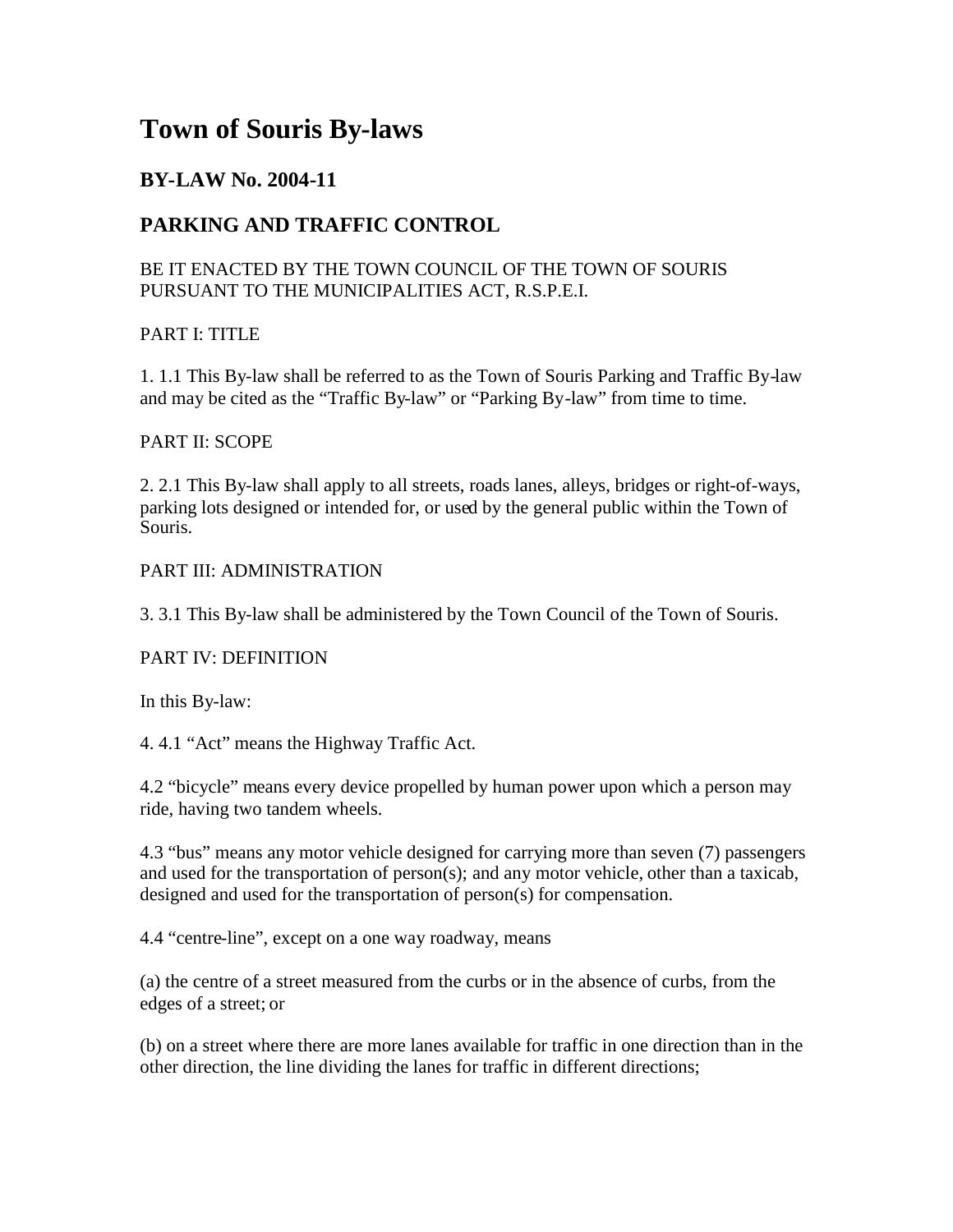4.5 "Chief Administrative Officer" means the Chief Administrative Officer for the Town of Souris;

4.6 "crosswalk" means that portion of a street ordinarily included within the prolongation or connection of curb lines and of property lines at intersections or any other portion of a street clearly indicated for pedestrian crossing by lines, or other markings on the surface, signs, or other devices.

4.7 "curb" means the border of that portion of a street intended for vehicular traffic whether elevated or not.

4.8 "disabled parking" means parking areas reserved for those vehicles displaying the appropriate permit as with a marked impairment of mobility.

(a) "disabled parking only" means parking or leaving any vehicle in any place, in contravention to a traffic control device, which gives notice that parking is reserved for disabled parking.

4.9 "disabled parking permit" means the appropriate permit as issued by the Prince Edward Island Council of the Disabled or its equivalent, issued to persons with a marked impairment of mobility.

4.1 0 "driver" means a person who drives or is in actual physical control of a vehicle or who is exercising control over or steering a vehicle being towed or pushed by another vehicle, and the expression "drive" and "driving" shall be construed accordingly.

4.11 "drivers license" means a license that has been issued under the authority of the Highway Traffic Act authorizing the person to whom it is issued to drive a motor vehicle, and that has not expired or been suspended or cancelled.

4.12 "emergency vehicle" has the same meaning as defined in the Highway Traffic Act.

4.13 "enforcement officer" means a duly authorized By-law Enforcement Officer for the Town of Souris, Town Police, or a member of the Royal Canadian Mounted Police.

4.15 "intersection" means the area enclosed within the prolongation or connection of the lateral curb lines or, if there are no curb lines, the lateral boundary lines of two (2) or more streets that join one another at an angle, whether or not one street crosses the other.

4.17 "loading zone" means a street or portion of a street set aside for the exclusive parking or use of commercial vehicles for the purpose of loading and unloading merchandise, or goods of any kind.

4.18 "motorcycle" has the same meaning as defined in the Highway Traffic Act.

4.19 "motor vehicle" has the same meaning as defined in the Highway Traffic Act.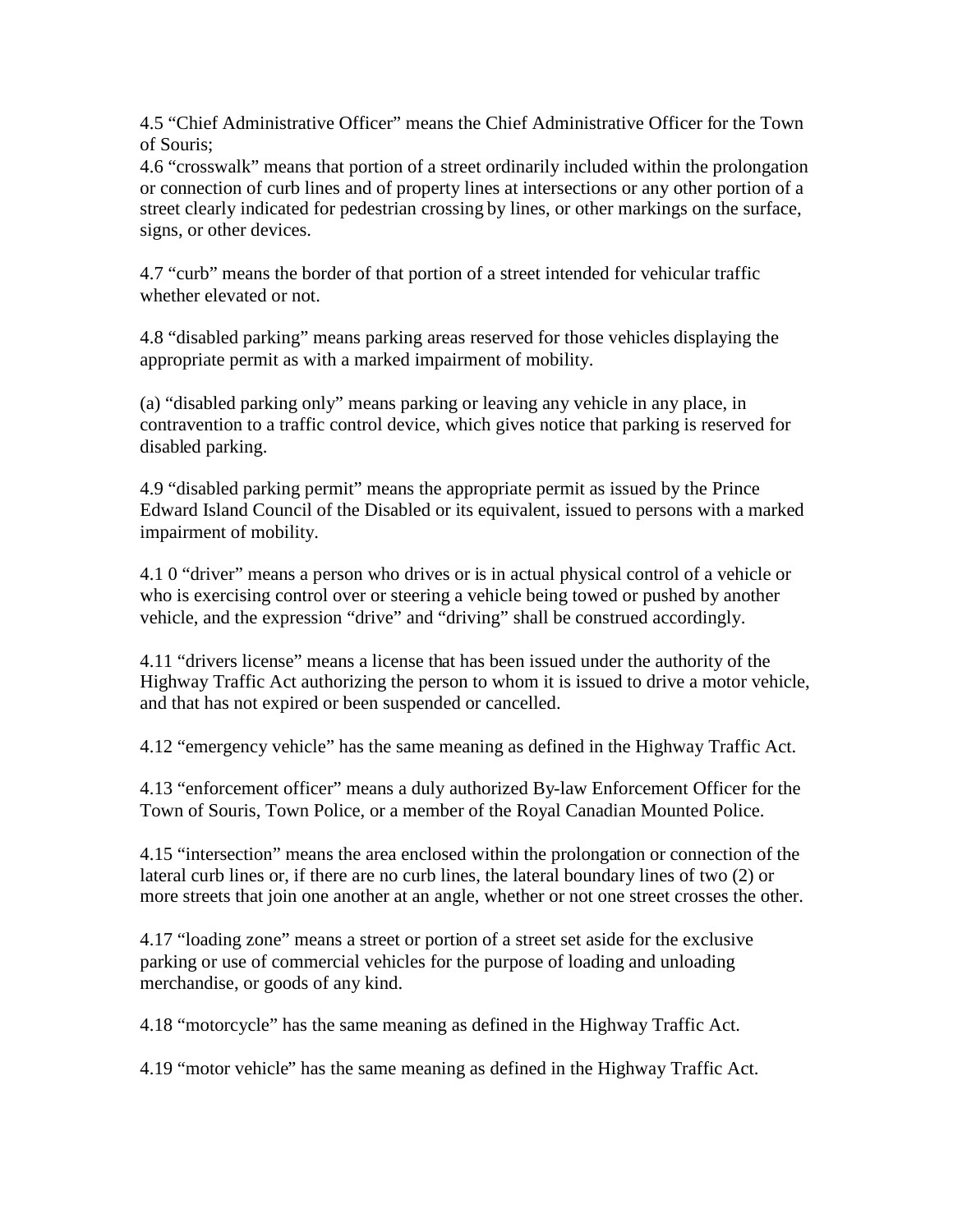4.20 "moped" has the same meaning as defined in the Highway Traffic Act.

4.21 "no stopping sign" means a sign bearing the words "NO STOPPING"

4.22 "official traffic signals" has the same meaning as defined in the Highway Traffic Act.

4.23 "official traffic signs" has the same meaning as defined in the Highway Traffic Act.

4.24 "one-way roadway" means a roadway designated and marked by a municipal authority as a roadway upon which vehicles may be operated in one direction only.

4.25 "owner" has the same meaning as defined in the Highway Traffic Act.

4.26 "park" or "parking" has the same meaning as defined in the Highway Traffic Act.

(a) "angle parking" means the motor vehicle is parked as an angle to the curb.

(b) "over-curb parking" means the motor vehicle is parked at right angles to the curb or any indicated angle or otherwise and off the traveled surface of the street.

(c) "parallel parking" means the motor vehicle is parked parallel to the curb.

4.27 "private parking lot" means a tract or parcel of real property affecting or belonging to a private individual or corporation, as distinct from the public generally, which is used primarily for the parking or storing of motor vehicles.

4.28 "pedestrian" means a person on foot, an invalid in a wheelchair or a child in a carriage or sleigh.

4.29 "provincial court judge" means a Judge of the Provincial Court appointed pursuant to the Provincial Court Act of Prince Edward Island.

4.30 "restricted parking" means parking or leaving a vehicle in a parking space contrary to any traffic control device or devices regulating the parking space.

4.31 "roadway or street" means the entire width between the boundary lines of every road, street, lane, alley, or right of way designed or intended for or used by the general public for the passage of vehicles and includes every private place or passageway to which the public, for the purpose of the parking or servicing of vehicles, has access or is invited.

4.32 "safety zone" means an area or space set apart within a street or roadway for the exclusive use of pedestrians and that is protected or so marked or indicated by adequate signs or devices so as to be plainly visible at all times as a safety zone.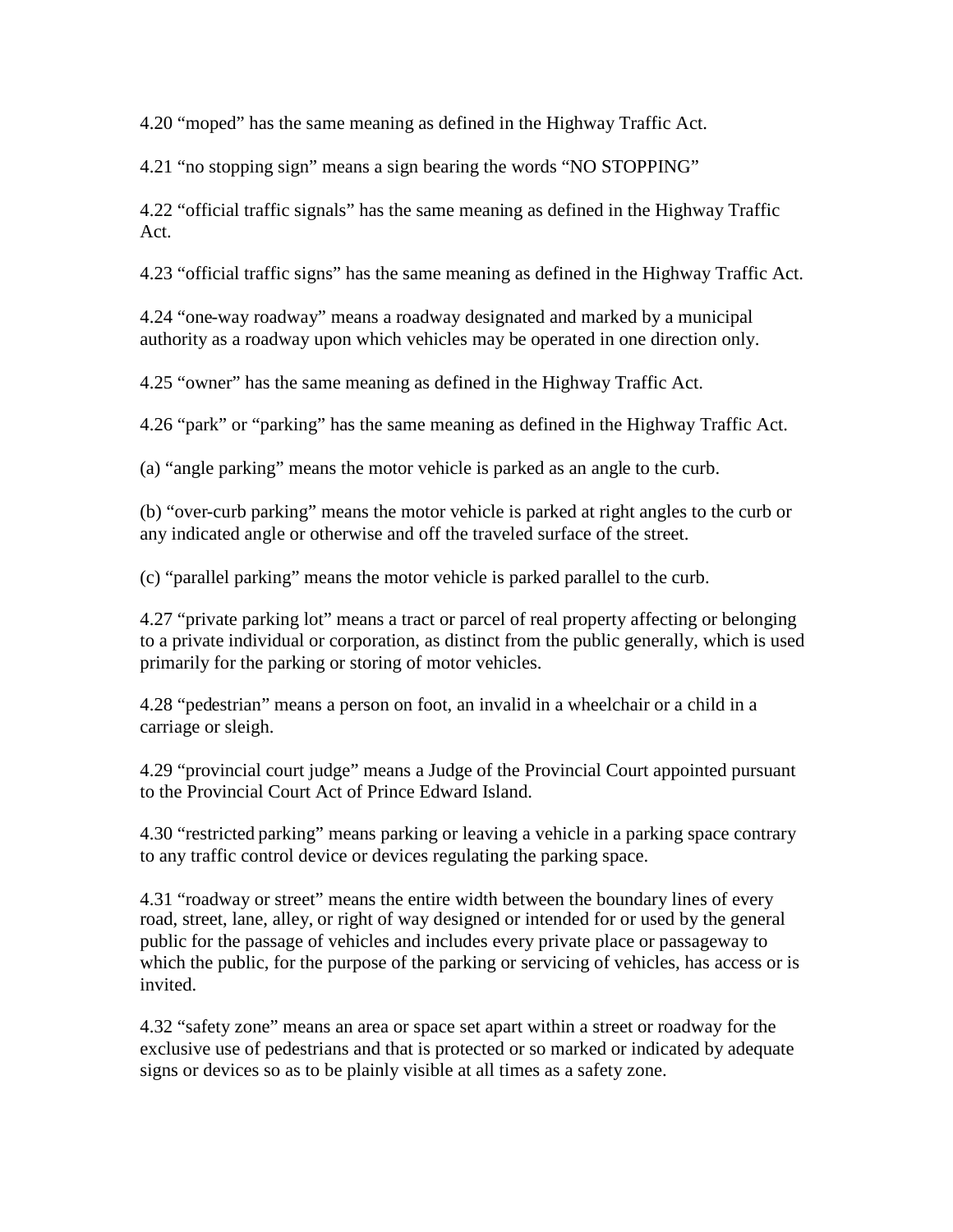4.33 "sidewalk" means that portion of a street or roadway between the curb lines or the lateral lines of a street and the adjacent property lines set apart for the use of pedestrians.

4.34 "speeding" means exceeding posted speed limits.

4.35 "stop" when required means the complete cessation from movement.

4.36 "stop sign: means a sign bearing the word "STOP".

4.37 "traffic" includes pedestrians, motor vehicles and other conveyances either singly or together while using any street or roadway for purposes of travel.

4.39 "traffic control device" means a traffic sign, traffic control signal, marking or device not inconsistent with the Highway Traffic Act placed or erected for the purpose of regulating, warning or guiding traffic.

4.40 "traveled portion" means that portion of a street intended for vehicular traffic and bounded on each side by the curb or edge of street.

4.41 "truck: has the same meaning as defined in the Highway Traffic Act.

4.42 "truck tractor: has the same meaning as defined in the Highway Traffic Act.

4.43 "Town: means the Town of Souris.

4.44 "vehicle" means every device in, upon or by which a person or property is or may be transported or drawn upon a street or roadway, excepting devices used exclusively upon stationary rails or tracks.

4.44 "yield right-of-way or yield" has the same meaning as defined in the Highway Traffic Act.

# PART V: PARKING

5. 5.1 Unless required or permitted by the Highway Traffic Act or by a Traffic Control Device, or in compliance with the directions of an enforcement officer, or to avoid conflict with other traffic, a driver of a vehicle shall, not stop or park that vehicle;

(a) on a sidewalk;

(b) within 6 metres (20 feet) of the approach side of a crosswalk or within a crosswalk;

(c) within an intersection;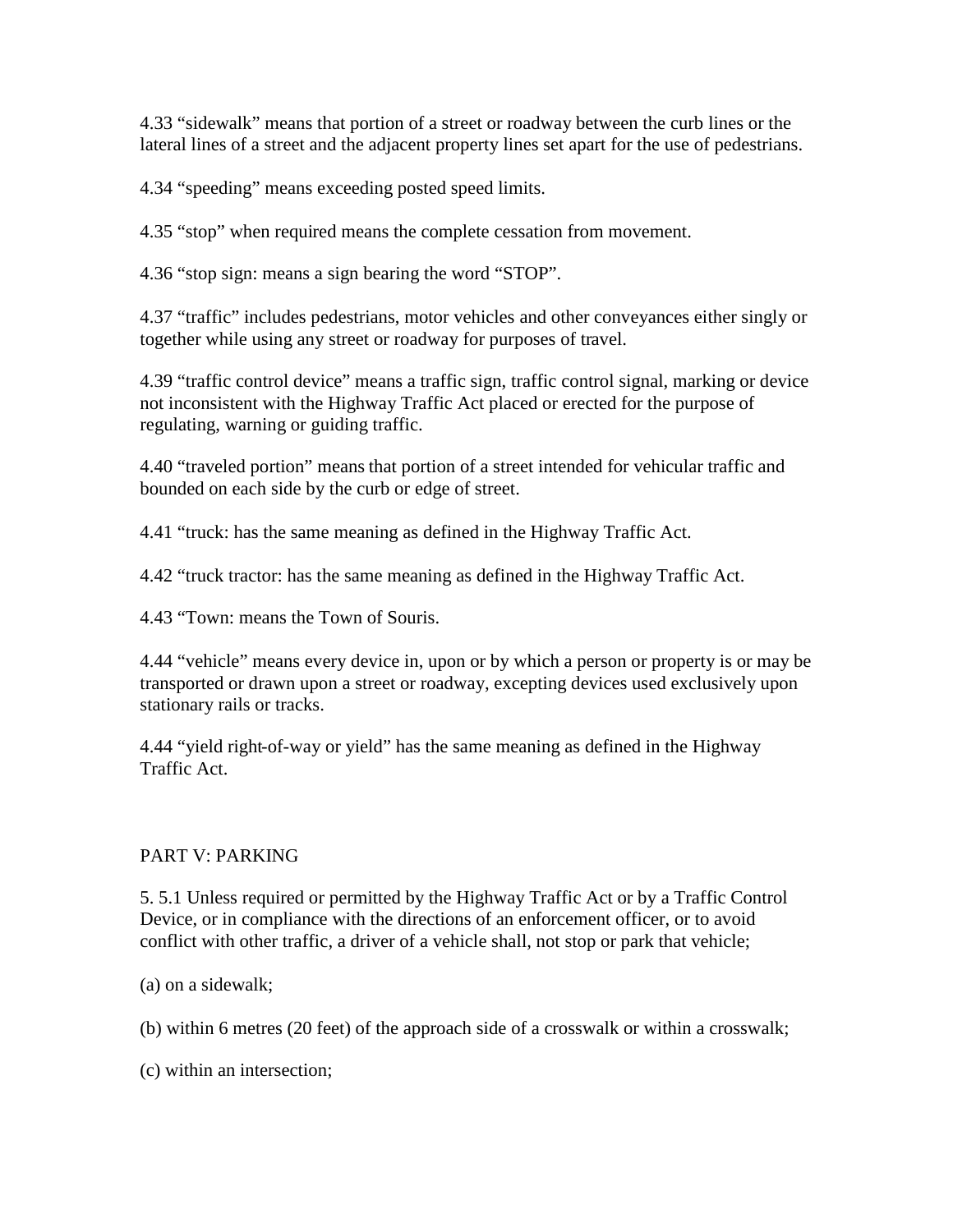(d) within 5 metres (16 feet) on the approach to a stop or yield sign;

(e) within 5 metres (16 feet) of any fire hydrant, or when the hydrant is not located at the curb, within 5 metres (16 feet) of the point on the curb nearest the hydrant; (f) within 1.5 metres (5 feet) on an access to a garage, private road or driveway;

(g) alongside or opposite any street excavation or obstruction when the stopping or parking would obstruct traffic;

(h) on any bridge or within 6 metres (20 feet) of the approach to said bridge;

(i) at any other place where a Traffic Control Device prohibits stopping or parking;

(j) at or near the site of any fire, explosion, accident or other incident, if stopping or parking would hinder enforcement officers, firemen, ambulance drivers, or assistants or rescue officers or volunteers;

(k) in front of or on a tire department parking lot or other designated emergency parking;

(l) in a designated loading zone, unless actively engaged in the process of loading and unloading

5.2 When parking on a street, a driver of a vehicle shall, park that vehicle with the sides of it parallel to the curb or edge of the street and:

(a) with the right hand wheels of it not more than 500 millimetres (20 inches) from the right hand curb or edge of the street; or

(b) in the case of a one-way street where parking on either side is permitted, with the wheels closest to the curb or edge of the street no more than 500 millimetres (20 inches) from that curb or edge and with the vehicle facing the direction of travel authorized for that street.

(c) This section does not apply where angle parking is permitted or required.

5.3 When a sign indicates that angle parking is permitted or required and parking guidelines are visible on the street, a driver of a vehicle shall, park that vehicle:

(a) with its sides between and parallel to any lines; and

(b) with one front wheel not more than 500 millimetres (20 inches) from the curb or edge of the street.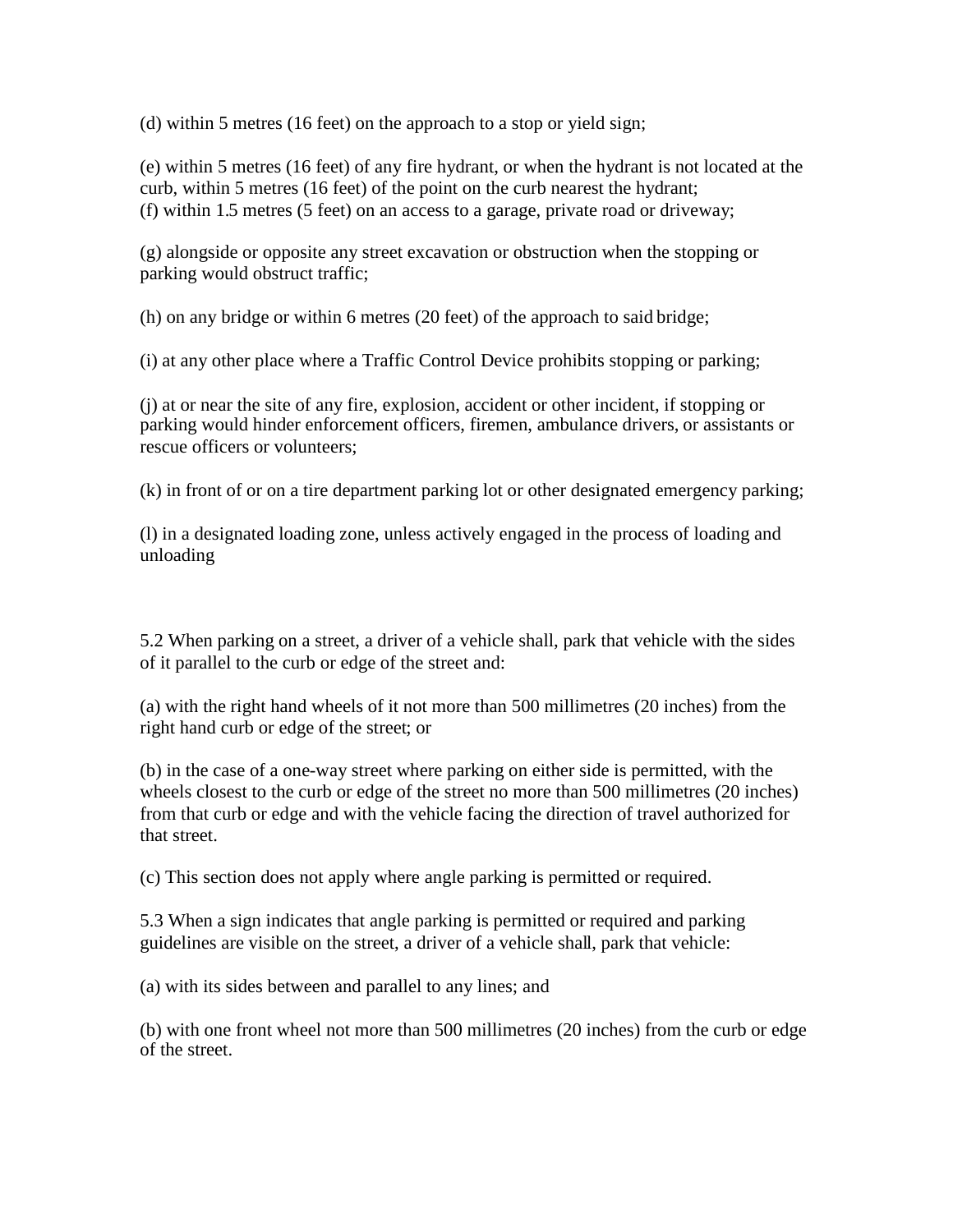5.4 When a sign indicates that angle parking is permitted or required but no parking guide lines are visible on the street, a driver of a vehicle shall park that vehicle:

(a) with its sides at an angle of between 30 and 60 degrees to the curb or edge of the street; and

(b) with one front wheel not more than 500 millimetres(20 inches) from the curb or street.

5.5 No driver of a motor vehicle shall, permit a vehicle to stand unattended on any grade or slope without first having:

(a) effectively set the vehicles brakes; and

(b) turned the front wheels to the nearest curb or edge of street in such a manner as to impede any movement of the vehicle.

5.6 No driver of a motor vehicle shall, leave a vehicle unattended on a street if the vehicle has been placed on a jack or similar device and:

(a) one or more wheels have been removed from the vehicles; or

(b) part of the vehicle is raised.

5.7 (1) Except as otherwise permitted under the Highway Traffic Act or a By-law, the driver of a motor vehicle shall not:

(a) abandon a vehicle on a street; or

(b) abandon a vehicle on public or private property without the consent of the owner or person in possession or control of the property.

(2) A vehicle that is:

(a) left standing on a street for more than 24 consecutive hours, unless otherwise provided for in a by-law; or

(b) left standing on public or private property for more than 24 consecutive hours without the consent of the owner or person in possession or control of the property

is deemed to have been abandoned at that location.

5.8 No driver of motor vehicle shall, leave a vehicle unattended with motor running anywhere within the Town other than on own private property.

5.9 A person other than the owner or operator of a vehicle shall not, remove any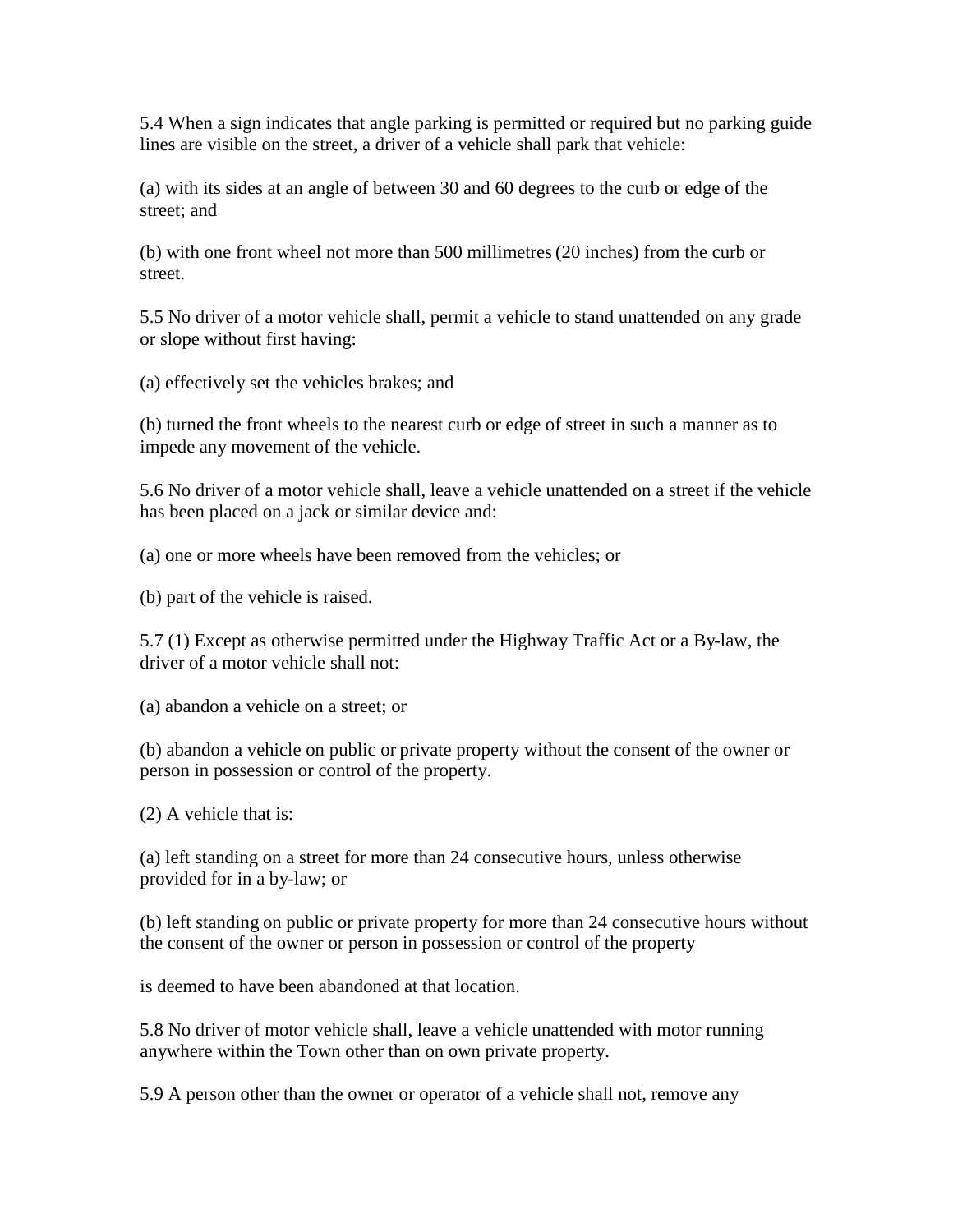summary offence ticket, warning notice, or any other notice placed on or affixed to a vehicle by an enforcement officer in the course of his /her duties.

5.10 No driver of a motor vehicle shall, stop or park any vehicle on the street side of another stopped or parked vehicle at the edge or curb of a street, otherwise known as "doubled parked".

5.11 No driver of a motor vehicle shall, park or stop any vehicle in any parking zone in such a manner that it is not wholly within a single area designated or marked parking space.

5.12 No driver of a motor vehicle shall, park or leave any vehicle on any street between the hours of 1:00 a.m. and 6:00 a.m. during the months of December, January, February, March, or April.

5.13 No person shall, park or cause to be parked any vehicle upon any street for the purpose of selling or exchanging said vehicle.

5.14 No person shall, park or cause to be parked any vehicle upon any street for the primary purpose of advertisements.

5.15 Unless displaying an appropriate permit, no driver of a motor vehicle shall, park or leave any vehicle in any place within the Town, in contravention of a traffic control device, which gives notice that parking is thereby reserved for disabled parking only, not withstanding that such parking space is on a private parking lot.

5.16 No driver of a motor vehicle shall, park or stop a motor vehicle so as to obstruct or block traffic.

5.17 Except when a traffic authority otherwise permits, no driver shall stop, stand, or park a vehicle on a highway other than on the right side of the highway parallel to that side.

## PART VI: TRAFFIC

6. 6.1 No driver of a motor vehicle shall, drive a vehicle on any street or any other place in the Town at rate of speed that is greater than is reasonable and prudent under the conditions, or at any rate of speed, that is likely to endanger any person or the safety of any property.

6.2 Unless otherwise posted, no driver of a motor vehicle shall drive at a speed greater than 50 kilometres per hour.

6.3 Except when an enforcement officer directs otherwise, drivers of motor vehicles and pedestrians shall obey the instructions of a traffic control device in accordance with this By-law.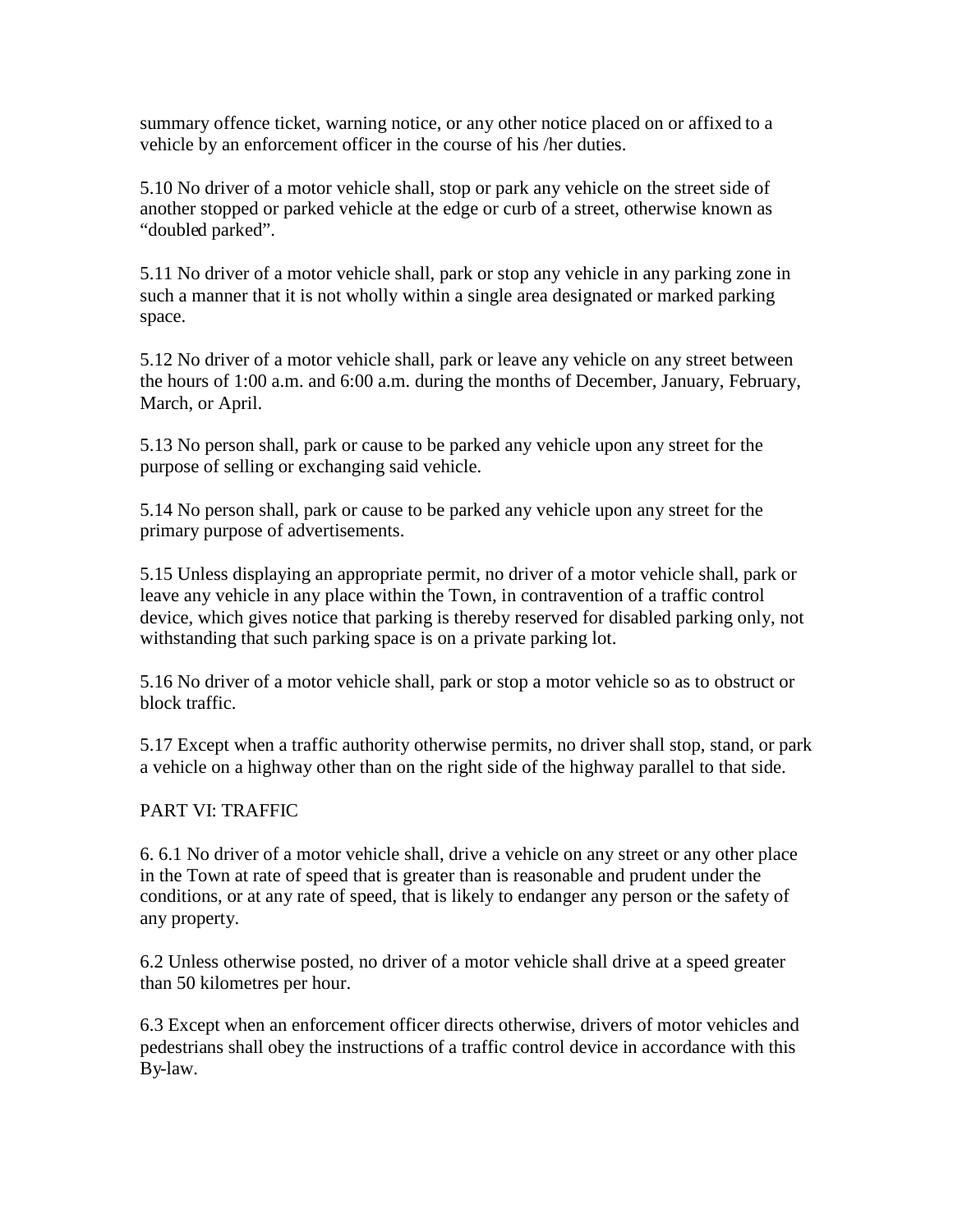6.4 No driver or pedestrian shall disobey the directions of a designated and approved school crossing guard in the performance of their assigned duties.

6.5 The proper school authority shall ensure that the school crossing guard is equipped with the proper school crossing guard safety equipment.

6.6 No driver of a motor vehicle shall drive or cause to be driven any vehicle drawing more than one trailer or semi-trailer.

6.7 No driver of a motor vehicle shall drive a vehicle over any parking area or service station area for the purpose of avoiding a street intersection, or for any purpose other than to park or to do business in such area.

6.8 No driver of a motor vehicle shall drive a vehicle upon a crosswalk, if so marked or indicated, when a pedestrian is crossing or attempting to cross, until such pedestrian has completely crossed to the opposite side of the street.

6.9 No driver of a motor vehicle shall overtake and pass another vehicle stopped at a crosswalk which is stopped to permit a pedestrian to cross the street.

6.10 The driver of a motor vehicle meeting or overtaking a school bus upon a street or any other place when the red flashing lights are displayed on the school bus shall bring the vehicle to a complete stop and not less than six (6) metres from the school bus, and shall not pass the school bus until the red flashing lights cease to be displayed.

6.11 No driver of a motor vehicle shall excessively sound the horn of any motor vehicle other than as a warning.

6.12 No driver of a motor vehicle shall drive upon a sidewalk except to leave or enter by a recognized driveway.

6.13 No driver of a motor vehicle shall back a vehicle unless such movement can be made in safety and without interfering with the movement of other vehicles, nor shall such driver back such vehicle over any crosswalk at an intersection.

6.14 The holder of a driver's license shall when he/she is driving a motor vehicle forthwith deliver that license for inspection by an enforcement officer when the enforcement officer requests him/her to do so.

6.15 The driver of a motor shall when he/she is driving a motor vehicle forthwith deliver the valid insurance certificate for that vehicle to an enforcement officer for inspection when the enforcement officer request him/her to do so.

6.16 (a) No driver or person in control or charge of a motor vehicle shall squeal the tires of any motor vehicle so as to make unnecessary or unreasonable noise; or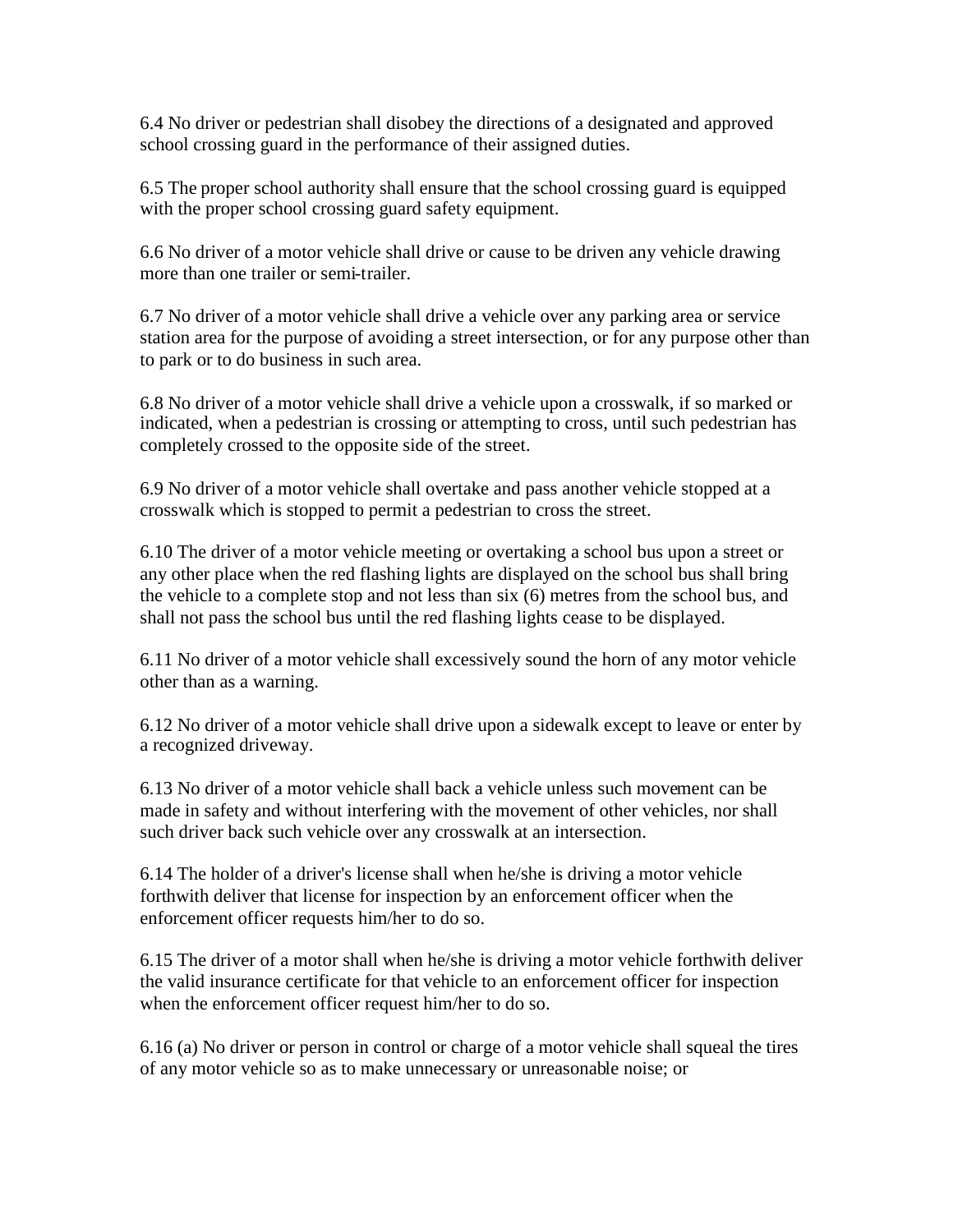(b) No driver or person in charge of a motor vehicle shall operate a motor vehicle without a muffler, nor with cut out, straight exhaust, gutted muffler, Hollywood muffler, by-pass or similar device upon any street so as to make any unusual or excessive noise.

6.17 Except when a traffic officer directs otherwise, drivers and pedestrians shall obey the instructions of a traffic control signal or traffic control device.

#### PART VII: BICYCLES:

Definition:

In this Part "dark" shall mean the hours commonly referred to as dark, or after daylight, depending on the time of year.

7. 7.1 Unless the context otherwise requires, a person operating a bicycle on a street has all the rights and is subject to all the regulations that any vehicle operator has under this By-law.

7.2 Not withstanding Subsection 7.4 of this By-law, a carrier of newspapers may, if he is delivering newspapers, ride a bicycle on a sidewalk for the purpose of delivering newspapers.

7.3 Except when it has a light or lights, a reflector or reflectors visible from at least one hundred feet (100) from both the front and the rear no bicycle shall, be driven on any street after daylight, or during the dark hours.

7.4 No bicycle shall, be driven on any sidewalk within the Town in a manner that obstructs or impedes pedestrian or vehicular traffic.

7.5 Unless designed for two or more persons no bicycle shall, be driven with more than one person.

7.6 Bicycles shall, not be subject to the parking regulations of this By-law, but shall be left so as not to obstruct parking, pedestrians, or other traffic.

7.7 Operators and or passengers of bicycles shall, wear CSA Safety approved helmets at all times when operating or as a passenger of a bicycle.

7.8 A By-law Enforcement Officer may impound any bicycle not being operated in accordance with this By-law for a period of two (2) weeks, at which time, if not claimed, the Chief Administrative Officer may offer said bicycle for sale, donate to a registered charitable organization, or order it destroyed. The costs of impoundment and other expended costs will be the responsibility of the owner upon retrieval. Cost of impoundment outlined in the penalty section of this By-law.

PART VIII: GENERAL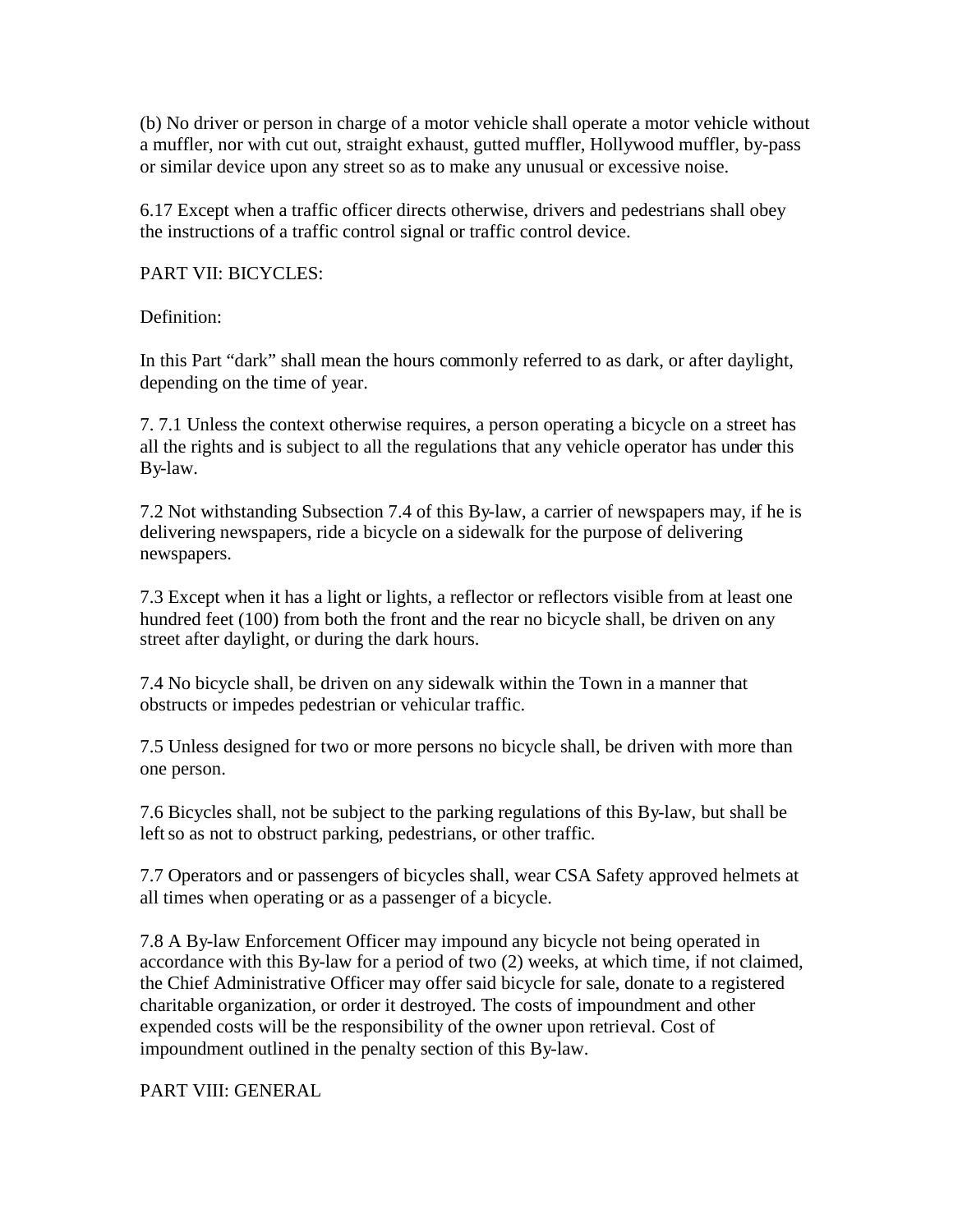8. 8.1 The registered owner of a motor vehicle shall, be liable for and incur the fines and penalties provided for any violation of this By-law by any driver of any vehicle, except a driver in possession contrary to the owner's will and consent, proof of which shall be on the owner.

8.2 The provisions of this By-law shall, not apply to the movement, parking and stopping of machinery for street maintenance, or emergency vehicles while in the performance of their respective duties.

8.3 No person shall, repair any vehicle upon the traveled surface of any street unless it is impossible to move said vehicle elsewhere.

8.4 No person shall, wash any vehicle upon any public street within the Town.

8.5 No person shall, play or loiter upon the traveled surface of any street within the Town.

8.6 No person shall, jaywalk upon any street within the Town.

8.7 When a fire occurs within the Town, the Fire Chief or an enforcement officer shall, have the right to bar vehicle and pedestrian traffic from such area in the vicinity as he/she may see fit.

8.8 No vehicle or pedestrian on any pretence shall, be permitted without special permission from the Fire Chief to go on that portion of the street by the face of the block in which the structure is on fire, or that portion of the street upon or which the firemen are operating on the fire.

8.9 No person shall, refuse to comply with the lawful order, signal, or direction of an enforcement officer.

#### PART IX: USE OF SIDEWALKS

9. 9.1 Except as otherwise provided in this By-law, a person shall not:

(a) drive, draw or push any motor vehicles;

(b) ride a horse; or

(c) draw, push, propel or ride a wheeled vehicle of any description on any sidewalk other than;

(i) a two wheeled cart or other personal grocery carrier; or

(ii) a bay carriage, a wheeled device for carrying a child or an invalid; or

(iii) a child's tricycle; or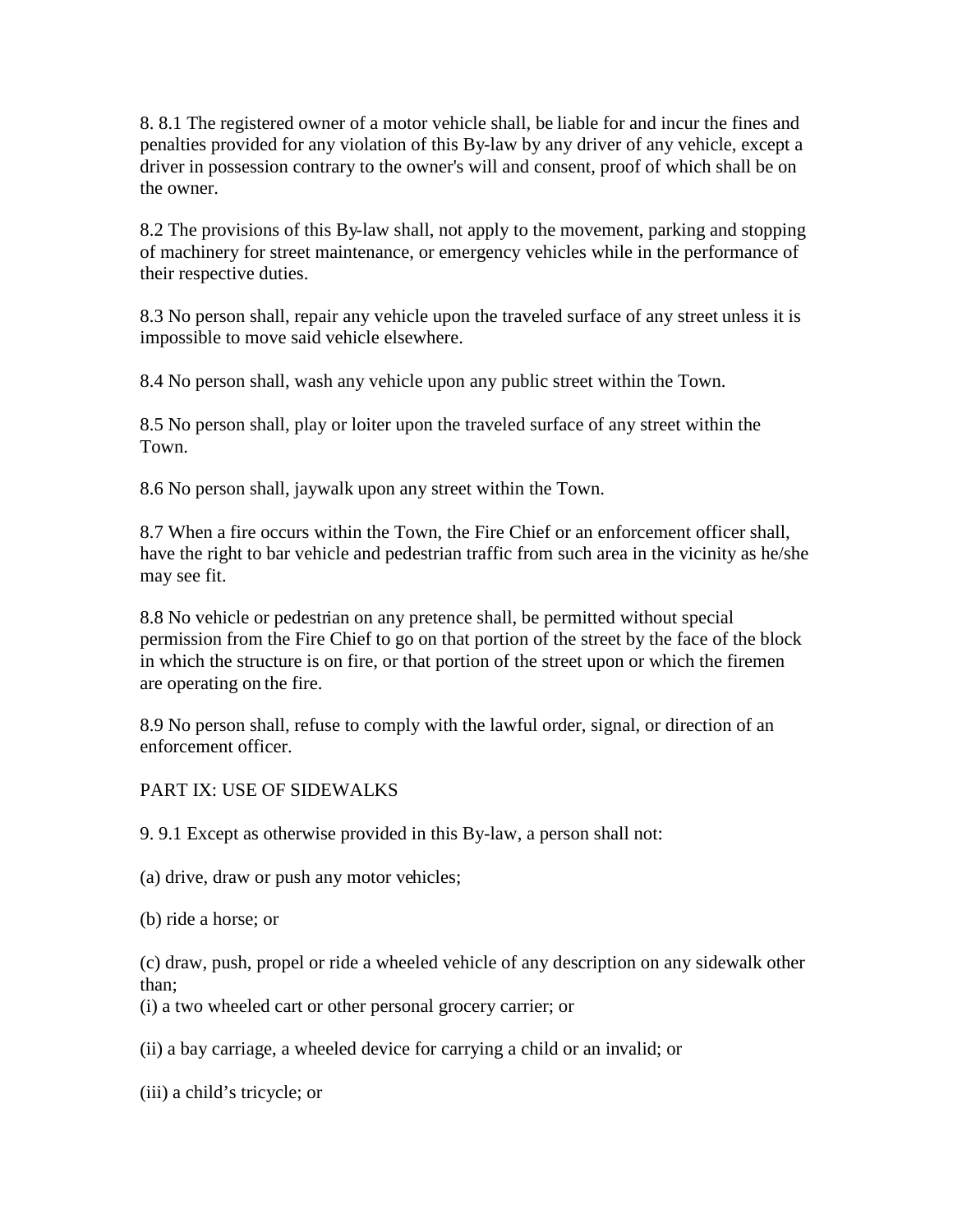(iv) a child's bicycle operated by an individual under the age of (14) years of age.

on or along a sidewalk in such a manner as to interfere with other pedestrians using the sidewalk.

#### PART X: ENFORCEMENT

10. 10.1 Any person(s) who violate any provision of this By-law is guilty of an offence and subject to penalties as outlined in "Schedule A" of this By-law.

10.2 (a) In addition to the procedures set out and adopted by the Criminal Code of Canada and the Summary Proceedings Act, R.SP.E.I. 1988. CAP. S-9 and the amendments thereto for laying an information, and issuing a summons, an information may be laid and a summons issued by means of Summary Offence Ticket in accordance with this By-law for any provision of this By-law.

(b) The form of the Summary Offence Ticket issued pursuant to this By-law shall be as approved by the Justice Department of Prince Edward Island, and the words or expressions used on the Summary Offence Ticket to designate a violation shall be deemed sufficient for all purposes to describe the offence designated by such word or expression.

10.3 It shall be the duty of all Enforcement Officers:

(a) To record the location of any vehicle in respect of which any violation of this By-law has occurred, the permit number or other sufficient identification of the vehicle involved in the violation, the time of occurrence, and any other details indicative or reasonably required;

(b) To deliver to the owner or operator of the vehicle a serially numbered notice of violation portion of a Summary Offence Ticket, or attach to such vehicle the said serially numbered notice of the violation portion of the Summary Offence Ticket, directed generally to the owner or operator of the vehicle and requiring him/her to report to the Town Hall and present such notice;

10.4 (a) Each owner or operator may, within seven (7) days from the time when such notice is delivered to him/her, or attached to his/her vehicle, pay at the Town Hall, the minimum amount as set out in Schedule "A" as a penalty for and in full satisfaction of such violation.

(b) Upon failure of such owner or operator to make the forgoing payment within the said seven (7) days, the said owner or operator shall become liable for prosecution under this By-law.

10.5 the summons to appear in court shall be served: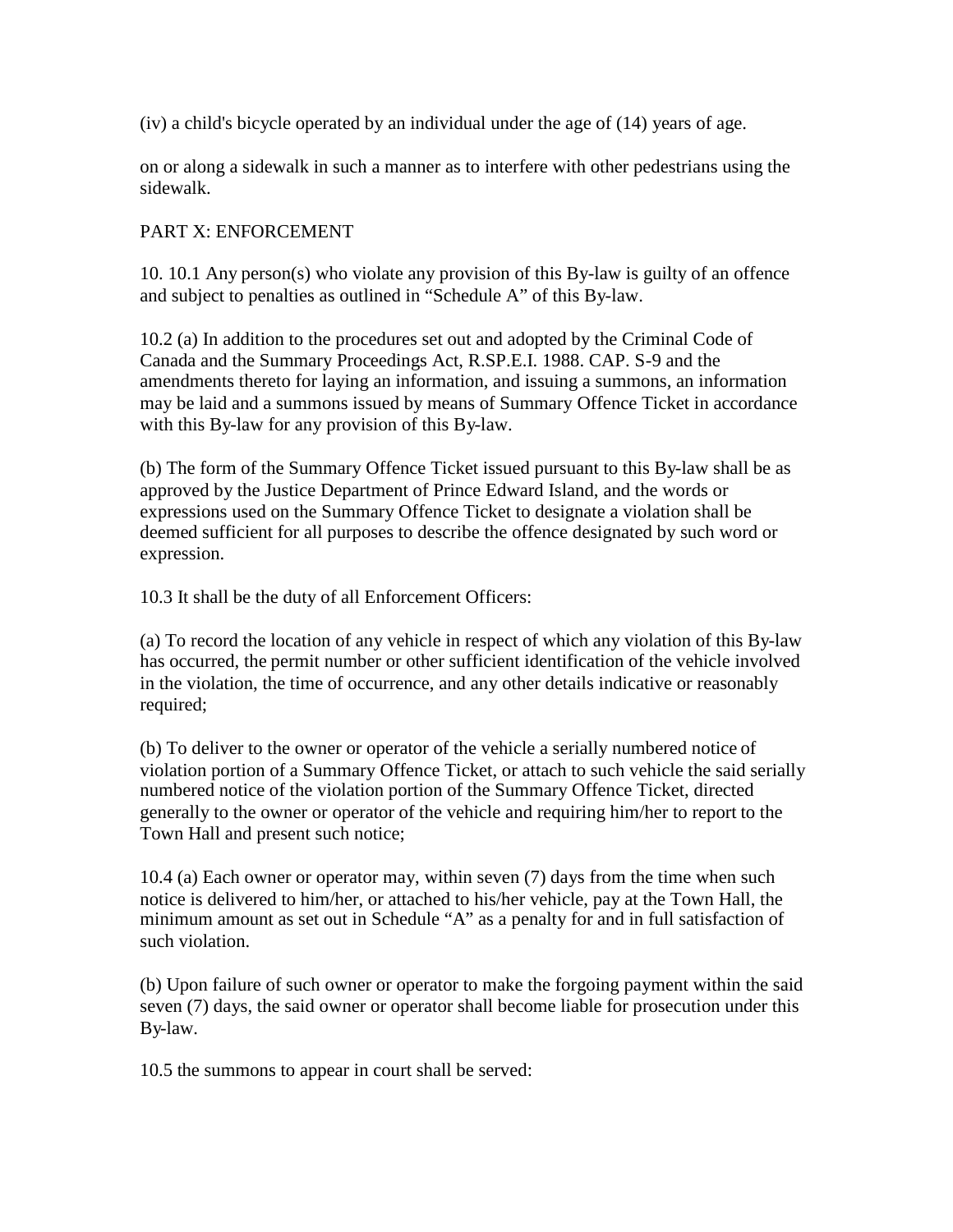(a) by personal delivery to such owner or operator; or

(b) by registered postage prepaid and acknowledgment of receipt addressed to the owner or operator at his/her last known address as shown in the records of the Highway Safety Division, Department of Transportation and Public Works, Prince Edward Island. Production of Acknowledgement of Receipt Card id prima facie proof that service was served on the owner or operator at the last known address as shown in the records of the Highway Safety Division, Department of Transportation and Public Works.

(c) upon delivering to a person over the age of 18 years at the last known address of the owner or operator as shown in the records of the Highway Safety Division, Department of Transportation and Public Works, and an affidavit of the person delivering the said summons, sworn to before a Commissioner for taking Affidavits in and for the Province of Prince Edward Island is prima facie proof that service was effected on the owner or operator whose last known address is shown in the records of the Highway Safety Division, Department of Transportation and Public Works.

## PART XI: INTERPRETATION

11. In this By-law, words impounding the singular shall include the plural and words impounding the masculine gender shall include the feminine gender and vice versa.

## PART XII: SEVERABILITY

12. 12.1 It is the intention of the Town Council that each separate provision of this Bylaw shall be deemed independent from all other provisions of this By-law, such that, if any provision of this By-law is declared invalid, all other provisions of this By-law shall remain valid and enforceable.

## PART XIII: REPEAL

13. 13.1 All former Traffic and Parking By-laws of the Town of Souris are hereby repealed.

## SCHEDULE "A"

Parking and Traffic By-law Penalties

## By-law #reference PARKING OFFENCES PENALTYMINIMUM PENALTYMAXIMUM

- 5.1 (a) Park on sidewalk. 50.00 100.00
- 5.1 (b) Too close to or within a Crosswalk. 50.00 100.00
- 5.1 (c) Within an intersection. 50.00 100.00
- 5.1 (d) Too close to a stop or yield sign 50.00 100.00
- 5.1 (e) Too close to fire hydrant 50.00 100.00
- 5.1 (f) Too close to access to garage, private road or driveway 50.00 100.00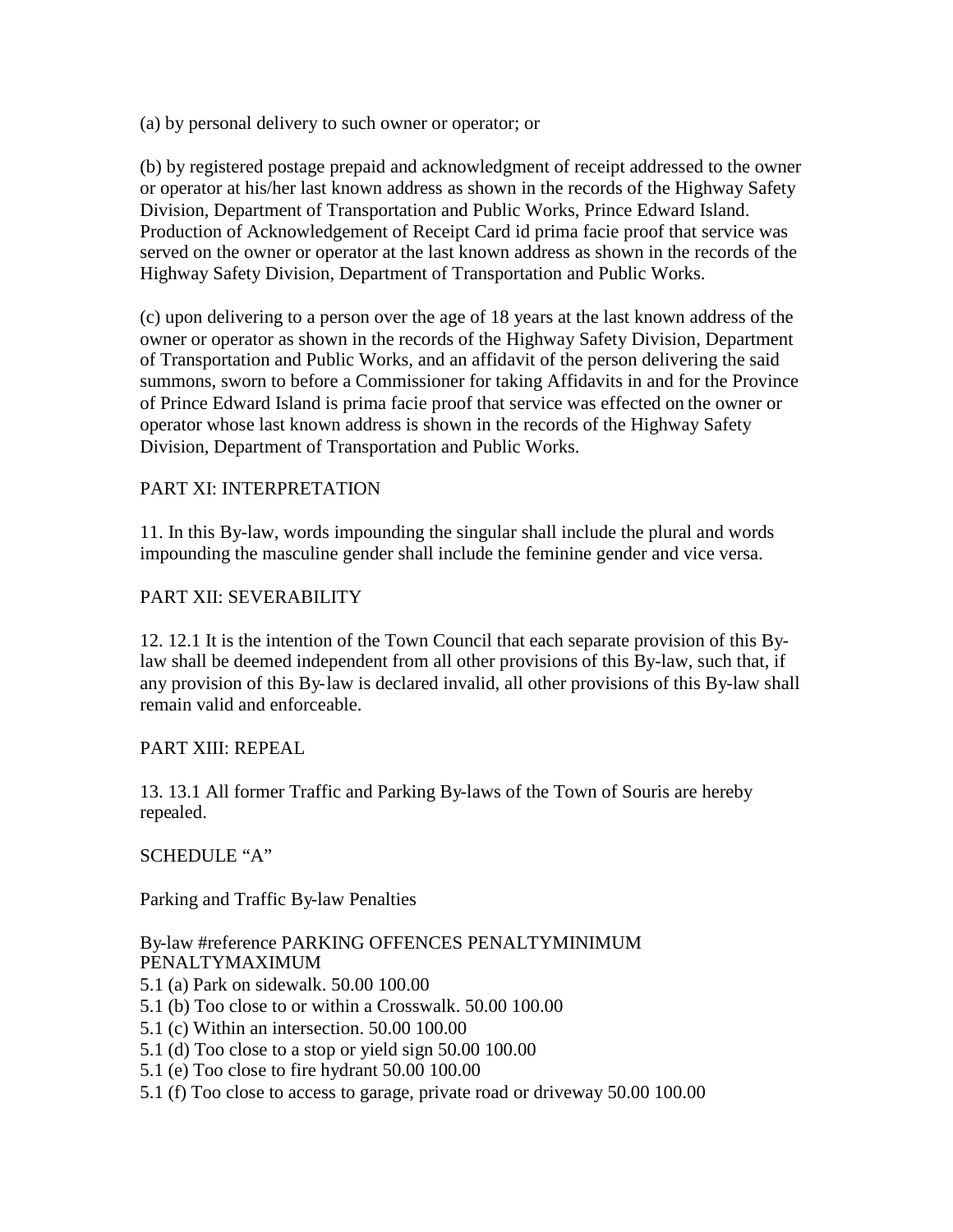5.1 (g) Obstructing traffic at excavation site 50.00 100.00

5.1 (h) Too close to or on a bridge 50.00 100.00

5.1 (i) Too close other place stopping is prohibited 50.00 100.00

5.1 (j) Too close or at an emergency situation 50.00 100.00

5.1 (k) On or in front of designated emergency parking lot 50.00 100.00

5.1 (l) In loading zone 50.00 100.00

5.2 Parking not parallel to curb or edge of street 50.00 100.00

5.2 (a) Wheels more than 500 mm from curb or edge 50.00 100.00

5.3 (a) Angle parking only 50.00 100.00

5.4 (a) Where no markings visible and not at required angle 50.00 100.00

5.5 Parked on a grade or slope without taking proper safety precautions. 50.00 100.00

5.6 Leaving vehicle unattended with vehicle upon a jack or similar device, with wheels

off, or vehicle partially raised. 50.00 100.00

5.7 Abandoned vehicle. 50.00 100.00

5.8 Unattended vehicle with motor running 50.00 100.00

5.9 Remove official notice from vehicle 50.00 100.00

5.10 Doubled Parked 50.00 100.00

5.11 Not within designated parking zone 50.00 100.00

5.12 No parking between certain hours 50.00 100.00

5.13 No parking for selling or exchanging vehicle. 50.00 100.00

5.14 No advertising with vehicle 50.00 100.00

5.15 Disabled parking only. (by permit) 75.00 150.00

5.16 Obstruct or block traffic 50.00 100.00

5.17 Parked on wrong side of highway 50.00 100.00

TRAFFIC OFFENCES

6.1 Imprudent driving 100.00 250.00

6.2 Speeding 100.00 250.00

6.3 Passing Red or Amber light 100.00 150.00

6.4 Disobey school crossing guard 100.00 250.00

6.5 Fail to provide proper school crossing guard equipment. 50.00 100.00

6.6 Towing more than one trailer 50.00 100.00

6.7 Shortcut to avoid intersection. 50.00 100.00

6.8 Failing to stop at crosswalk. 100.00 250.00

6.9 Passing another vehicle when pedestrian in crosswalk. 100.00 250.00

6.10 Passing school bus. 250.00 500.00

6.11 Excessive use of horn. 50.00 100.00

6.12 Driving on sidewalk. 50.00 100.00

6.13 Backing when unsafe. S50.00 100.00

6.14 Failing to produce driver's license. S50.00 100.00

6.15 Failing to produce insurance. 50.00 100.00

6.16 (a) (a) Squealing tires. 50.00 100.00

6.16 (b) (b) Muffler violations. 50.00 100.00

6.17 Fail to obey the instructions of a traffic control signal/traffic control device. 50.00

100.00

**BICYCLES** 

7.3 No light or reflector. 25.00 50.00